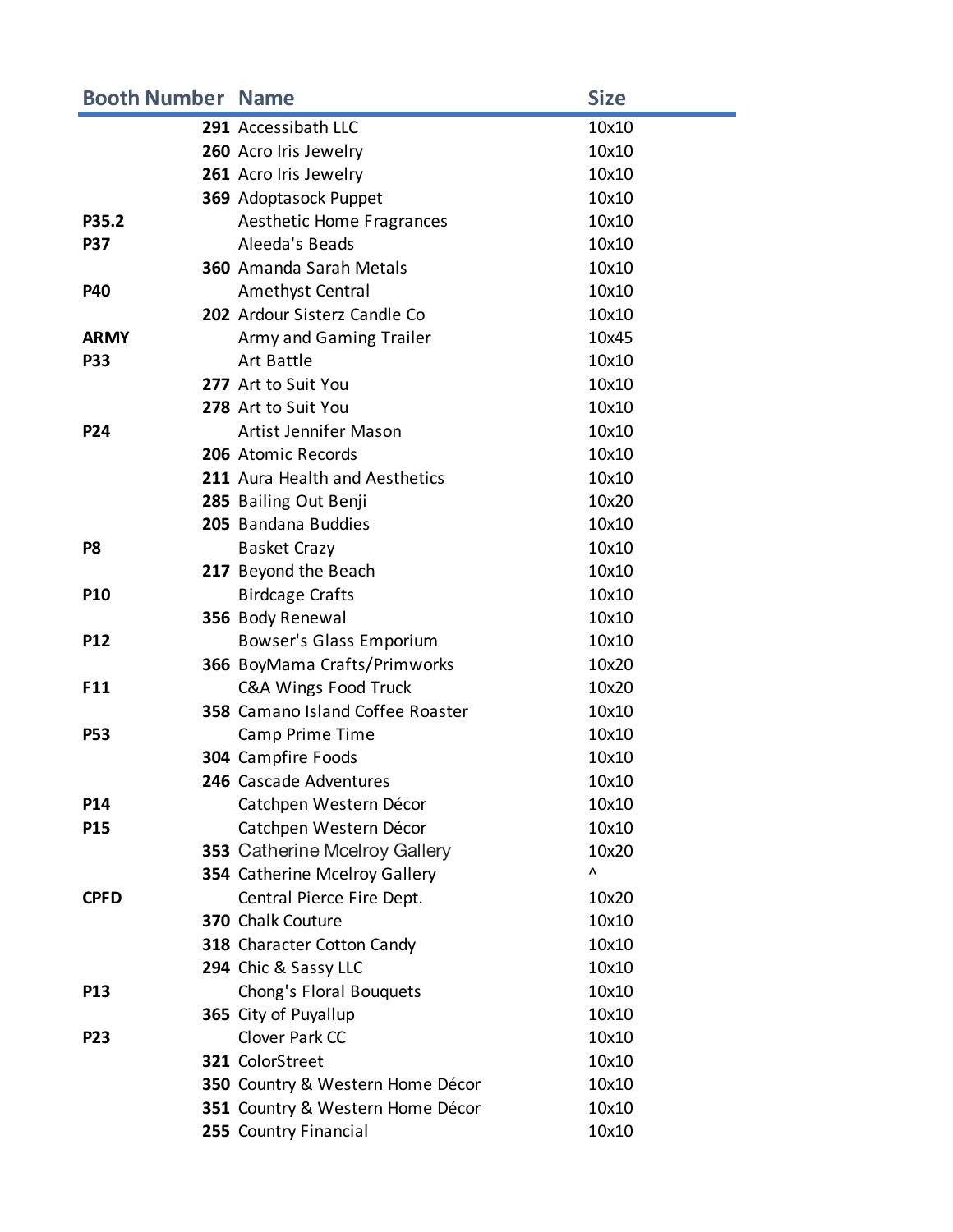| P <sub>1</sub>  |     | <b>Cranberry Corners</b>         | 10x20 |
|-----------------|-----|----------------------------------|-------|
|                 |     | 207 Creative Clover Studio       | 10x10 |
| P <sub>9</sub>  |     | Cultural Homestay                | 10x10 |
|                 |     | 335 Cutco Cutlery                | 10x10 |
| F24             |     | Deano's Grill and Catering       | 10x30 |
|                 |     | 362 Designed by Meg              | 10x10 |
|                 |     | 339 Dewdrop's Perch              | 10x10 |
|                 |     | 340 Dewdrop's Perch              | 10x10 |
|                 | 219 |                                  |       |
|                 | 220 |                                  |       |
|                 | 221 |                                  |       |
|                 | 226 |                                  |       |
|                 | 227 |                                  |       |
|                 | 228 |                                  |       |
|                 |     | 302 Drain-Pro                    | 10x10 |
|                 |     | 236 Drawn2Draw                   | 10x20 |
|                 |     | 237 Drawn2Draw                   | 10x10 |
| F28             |     | <b>Duris Concessions</b>         | 10x20 |
| <b>P45</b>      |     | <b>Edgewood Farm and Kitchen</b> | 10x10 |
| P <sub>2</sub>  |     | Emma and Daddy's Workshop        | 10x10 |
|                 |     | 338 Engels Gems                  | 10x10 |
|                 |     | 288 Etched Collections           | 10x30 |
|                 |     | 289 Etched Collections           | Λ     |
|                 |     | 290 Etched Collections           | Λ     |
|                 |     | 355 Evergreen Body Mod           | 10x10 |
| F <sub>18</sub> |     | <b>Everything Baked Potatoes</b> | 10x10 |
| F <sub>3</sub>  |     | Fat Zach's Pizza                 | 10x20 |
| F <sub>15</sub> |     | Fisher Scones/Conifer Foods      | 10x30 |
|                 |     | 213 Fisher Woodworking           | 10x10 |
| F8              |     | <b>Flavorworks Foodtruck</b>     | 10x20 |
| P6              |     | <b>Frakking Bombs</b>            | 10x10 |
| P7              |     | Full Moon Rising Body Care       | 10x10 |
| F <sub>9</sub>  |     | Funnel of Love                   | 10x10 |
|                 |     | 361 Gaia Blends                  | 10x10 |
|                 |     | 315 Garlic Gourmay               | 10x10 |
|                 |     | 316 Garlic Gourmay               | 10x10 |
|                 |     | 326 Gateway Real Estate          | 10x20 |
|                 |     | 327 Gateway Real Estate          |       |
| <b>P52</b>      |     | <b>Geekish Gifts</b>             | 10x10 |
|                 |     | 359 Gorilla Sauces               | 10x10 |
| <b>P19</b>      |     | <b>Green River CC</b>            | 10x10 |
|                 |     | 240 Gretchen Wright              | 10x10 |
| F <sub>14</sub> |     | Grub Hut                         | 10x20 |
|                 |     | 245 Guevara Creations            | 10x10 |
|                 |     | 238 Harborstone Credit Union     | 10x20 |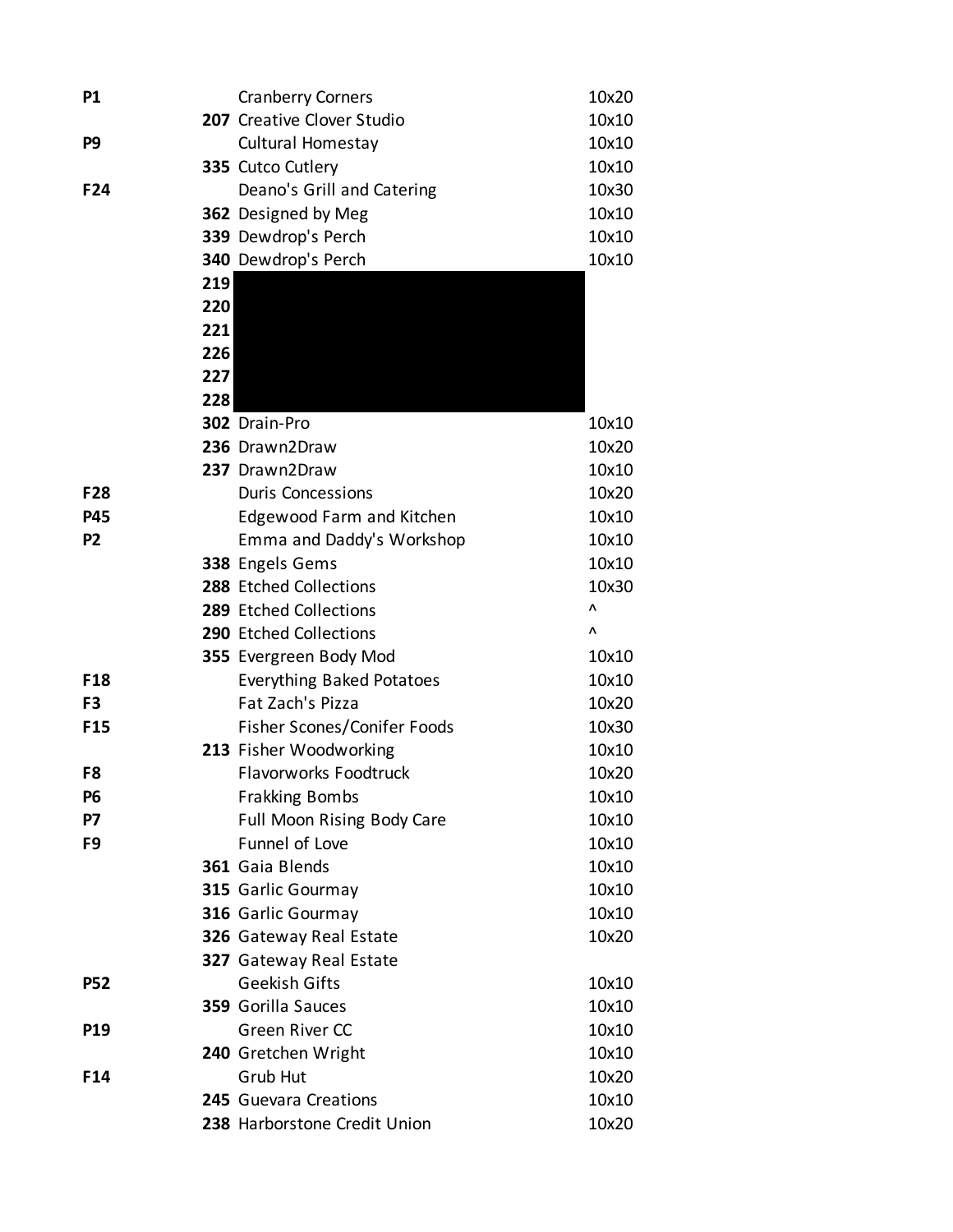| <b>P44</b>      | <b>Heather Ellis Art</b>                          | 10x10          |
|-----------------|---------------------------------------------------|----------------|
|                 | 231 Heritage Art                                  | 10x10          |
|                 | 309 Homes by Lisa Marie                           | 10x10          |
|                 | 307 India Arts                                    | 10x20          |
|                 | 308 India Arts                                    | ۸              |
|                 | 299 India Imports                                 | 10x30          |
|                 | 300 India Imports                                 | Λ              |
|                 | 301 India Imports                                 | Λ              |
|                 | 293 Innov8tive Nutrition                          | 10x10          |
| <b>P16</b>      | Inti Raymi                                        | 10x20          |
|                 | <b>249 IORA</b>                                   | 10x10          |
|                 | 212 Irishman                                      | 10x10          |
|                 | 265 Irishman                                      | 10x10          |
| F <sub>26</sub> | Irishman Corndogs                                 | 10x30          |
|                 | 254 Jacob and Jacobs                              |                |
|                 | 266 JLB Investments                               | 10x10          |
|                 | 267 JLB Investments                               | 10x10          |
|                 | 292 Juice Plus                                    | 10x10          |
|                 | 201 Just For You Salon and Day Spa                | 10x10          |
| P <sub>3</sub>  | Kaios Restored                                    | 10x20          |
|                 | 314 Kenlee Jerky                                  | 10x10          |
| <b>P21</b>      | Kitsap Credit Union                               | 10x10          |
| <b>P22</b>      | Kitsap Credit Union                               | 10x10          |
|                 | 296 LeafFilter                                    | 10x10          |
|                 | 297 LeafFilter                                    | 10x10          |
|                 | 374 LeafGuard                                     | 10x10          |
| <b>P27</b>      | Lemonade & Things                                 | 10x10          |
| <b>P28</b>      | Lemonade & Things                                 | 10x10          |
| F <sub>12</sub> | Little Miss Sweets NYC                            | 10x10          |
| F <sub>17</sub> | Lumpia Love                                       | 10x10          |
| <b>P48</b>      | Lunar Fox Boutique                                | 10x20<br>Λ     |
| P49             | Lunar Fox Boutique                                |                |
| <b>P35</b>      | Madrugada Pottery                                 | 10x10          |
|                 | 264 Magnolia Signs<br>208 Mallard Rock N Wire Art | 10x10          |
| F <sub>22</sub> | Marie's Desserts                                  | 10x10<br>10x20 |
|                 |                                                   | 10x10          |
|                 | 341 Martin Oranja<br>312 Mary Kay                 | 10x10          |
| <b>P39</b>      | Mason's Cheesecake Co                             | 10x10          |
|                 | <b>367</b> Mathnasium of South Hill               | 10x10          |
|                 | 269 Mehndi Madness                                | 10x10          |
|                 | 262 Meridian Ave Massage and Spa                  | 10x10          |
|                 | 263 Meridian Ave Massage and Spa                  | 10x10          |
|                 | 270 MetalMan Custom Metal                         | 10x10          |
|                 | 271 MetalMan Custom Metal                         | 10x10          |
|                 |                                                   |                |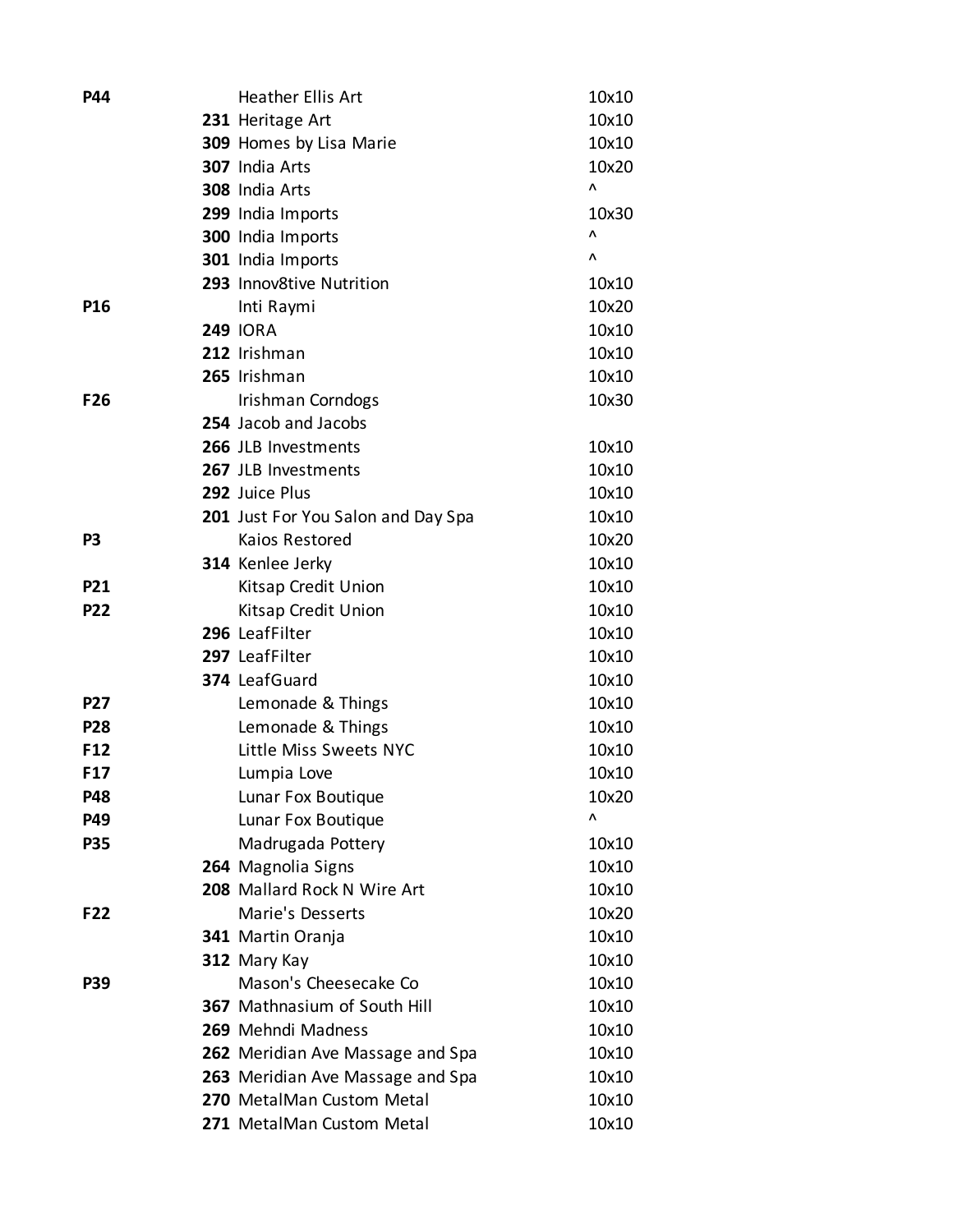| <b>PPD</b>      | <b>Metro Animal Service</b>            | 10x10 |
|-----------------|----------------------------------------|-------|
|                 | 247 Mini Donuts- Gerry Hansen          | 10x10 |
| F7              | Moe's Falafel                          | 10x20 |
|                 | 344 Molina Health Care                 | 10x10 |
| P4              | Mostly Stichin'                        | 10x10 |
| <b>MURREY'S</b> | Murrey's Disposal                      | 10x10 |
| P29             | <b>Mythical Caramels</b>               | 10x10 |
| <b>P30</b>      | <b>Mythical Caramels</b>               | 10x10 |
|                 | 373 National Guard                     | 10x10 |
|                 | 252 Native Creation                    | 10x20 |
|                 | 371 Navy Federal Credit Union          | 10x20 |
|                 | 372 Navy Federal Credit Union          | ۸     |
|                 | <b>317</b> Nectar of the Vine          | 10x10 |
| <b>P11</b>      | Nini's Boutique                        | 10x10 |
|                 | 357 Oliver's Gourmet Co                | 10x10 |
|                 | 259 OMG Olive Oils and Vinegars        | 10x10 |
|                 | 268 Over The Line Arts                 | 10x10 |
|                 | 298 Pampered Chef                      | 10x10 |
|                 | 279 Partylite                          | 10x10 |
| <b>P42</b>      | Paula's Pop Up Shop                    | 10x10 |
|                 | 306 Pierce College                     | 10x10 |
|                 | 248 Pierce County Fair                 | 10x10 |
|                 | 332 Pierce Transit                     | 10x10 |
| <b>P54</b>      | Pinot's Pallet                         | 10x10 |
|                 | 345 PMSA Info Booth                    | 10x10 |
|                 | 324 PNW International Inc (Licorice)   | 10x10 |
|                 | 325 PNW International Inc (Licorice)   | 10x10 |
|                 | 329 PNW International Inc (Stool)      | 10x10 |
|                 | 241 Polar Clean Air Inc.               | 10x10 |
| F25             | POP! Kettle Corn Company               | 10x10 |
|                 | 216 Pow Wow Crafts                     | 10x20 |
|                 | 253 PSS Driving School                 | 10x10 |
|                 | 349 Pure Romance                       | 10x20 |
| <b>P38</b>      | Pussycat Cupcakes                      | 10x10 |
| <b>PPD</b>      | Puyallup Police Dept.                  | 10x10 |
|                 | 305 Puyallup School District           | 10x10 |
| <b>P20</b>      | <b>RAD Ceramics</b>                    | 10x10 |
|                 | 368 Rae Anne Clemmer - Whidbey Lockets | 10x10 |
|                 | 343 Rain City Rae's                    | 10x10 |
|                 | 334 Rainy Day Mamas                    | 10x10 |
| F1              | Raspados del sur                       | 10x20 |
|                 | 282 RayCo                              | 10x10 |
| F21             | Retrospresso                           | 10x10 |
|                 | 215 Rick Olson Health Products         | 10x20 |
| <b>P25</b>      | Right at School                        | 10x10 |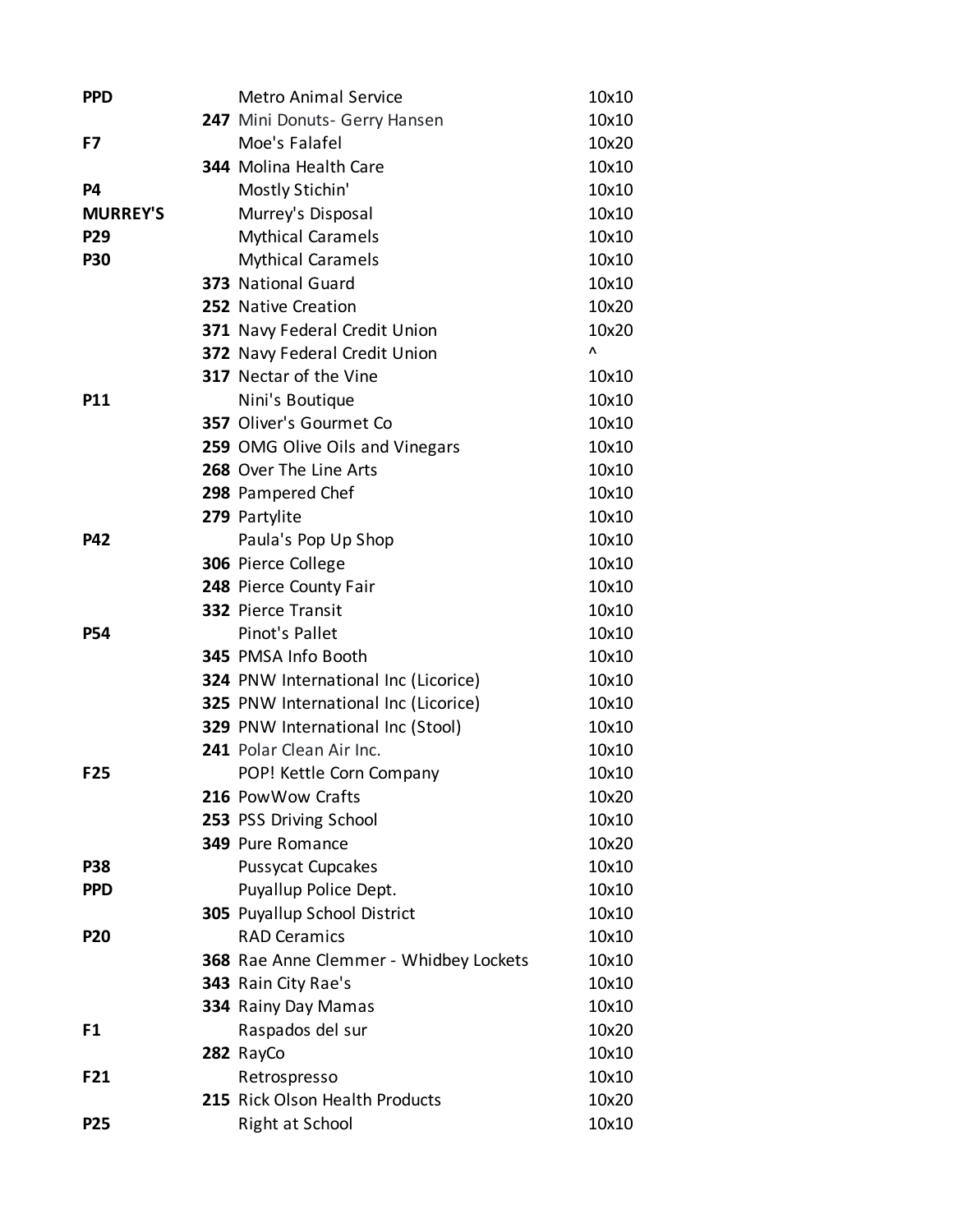| <b>P26</b> | Right at School                                   | 10x10          |
|------------|---------------------------------------------------|----------------|
|            | <b>342</b> Rock Lobster Designs                   | 10x10          |
|            | 336 Rosamae Seasonings                            | 10x10          |
|            | 286 RoyalTeez                                     | 10x20          |
|            | 287 RoyalTeez                                     | ۸              |
|            | 229 Sara's Signs                                  | 10x10          |
|            | 230 Sara's Signs                                  | 10x10          |
|            | 328 Scentsy                                       | 10x10          |
|            | 347 SeneGence International/Makeup by LeAnne      | 10x10          |
|            | 235 Shishkaberry's                                | 10x10          |
|            | 275 Simply Qwirky Yard Art                        | 10x10          |
|            | 276 Simply Qwirky Yard Art                        | 10x10          |
|            | 310 Six Chicks Boutique                           | 10x20          |
|            | 311 Six Chicks Boutique                           | Λ              |
|            | <b>322</b> Smith Brothers Farms                   | 10x10          |
|            | <b>323</b> Smith Brothers Farms                   | 10x10          |
|            | 337 Soap Sweetie                                  | 10x10          |
| P5         | SoftToys                                          | 10x10          |
| F27        | South Sound Shaved Ice                            | 10x10          |
|            | 283 Squint Busters                                | 10x10          |
|            | 284 Squint Busters                                | 10x10          |
| F6         | Squishy Pop Bubble Tea                            | 10x10          |
|            | 203 Stone Soup Kitchen                            | 10x10          |
|            | 204 Stun Gun Rodney                               | 10x10          |
| <b>P50</b> | Sweetpea & Boy                                    | 10x20          |
| <b>P51</b> | Sweetpea & Boy                                    | Λ              |
| <b>P55</b> | Symmetry Financial Group - Powered by Quili 10x10 |                |
|            | 346 T's Happy Golfer                              | 10x10          |
| <b>P43</b> | Tacoma PD                                         | 10x10          |
|            | 313 Tacoma-Pierce County Health Dept.             | 10x10          |
|            | 218 TAPCO Credit Union                            |                |
|            | 295 Tasha's Bling Sparkle                         | 10x10          |
|            | 280 Tastefully Simple                             | 10x10          |
| <b>P17</b> | The Bath House Co.                                | 10x10          |
| <b>P18</b> | The Bath House Co.                                | 10x10          |
|            | 239 The Black Flag                                | 10x10<br>10x10 |
| <b>P41</b> | The Dogumenter<br>320 The Fan Cave                | 10x10          |
| <b>P36</b> | The Magickal Earth Boutique                       | 10x10          |
|            | 352 The Old Cannery                               | 10x10          |
|            | 272 The Old Red Barn Popping Co.                  | 10x10          |
|            | <b>303</b> The Washington State Fair              | 10x10          |
| <b>F30</b> | <b>TNT Espresso and Minis</b>                     | 10x10          |
|            | 256 Trail Blazing Nut Roasters DBA Totally Nutz   | 10x10          |
|            | 209 Trees Have Feelings, LLC                      | 10x20          |
|            |                                                   |                |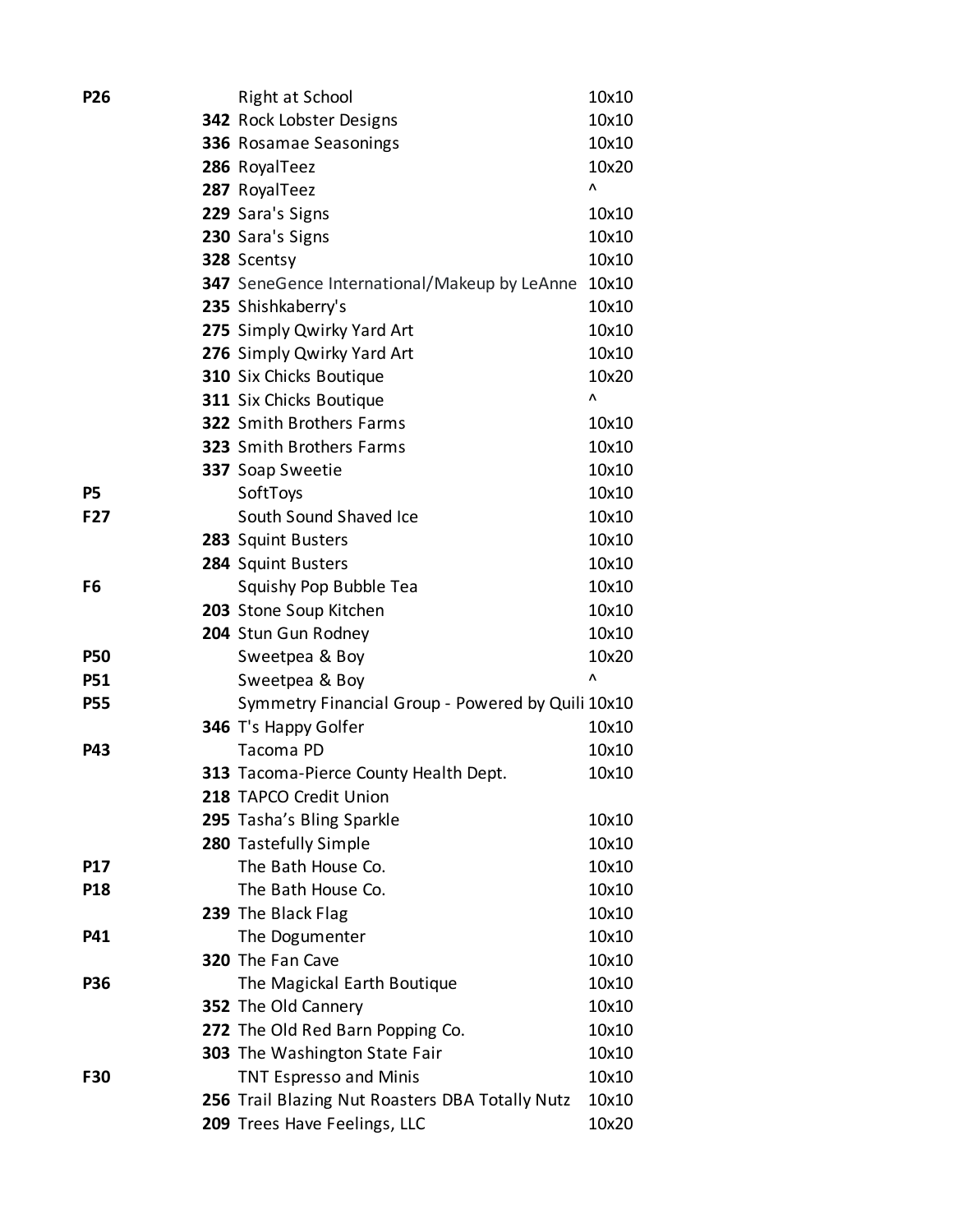|                 | 210 Trees Have Feelings, LLC          | Λ     |
|-----------------|---------------------------------------|-------|
|                 | 273 TrimlightNW                       | 10x20 |
|                 | 281 Tristate Roofing                  | 10x10 |
|                 | 214 Tupperware                        | 10x10 |
| F <sub>10</sub> | Uncle Mike's Filipino                 | 10x20 |
|                 | 234 Victoria Sells                    | 10x10 |
|                 | 274 VIP's Magnetic Jewelry            | 10x10 |
|                 | <b>200 VMFH</b>                       | 10x20 |
|                 | <b>250 VSO</b>                        | 10x10 |
|                 | <b>251 VSO</b>                        | 10x10 |
| <b>P46</b>      | <b>Washington Rocks</b>               | 10x10 |
| <b>P47</b>      | <b>Washington Rocks</b>               | 10x10 |
|                 | 244 We Speak Medicare                 | 10x10 |
| F <sub>16</sub> | Wicked Pie Pizza                      | 10x20 |
|                 | 348 Winston White                     | 10x10 |
|                 | 333 Wood Amor                         | 10x10 |
|                 | 319 WSDOT Puget Sound Gateway Program | 10x10 |
|                 | <b>330</b> Xtreme Pet Products        | 10x10 |
|                 | 331 Xtreme Pet Products               | 10x10 |
|                 | 232 Zombie Iron                       | 10x10 |
|                 | 233 Zombie Iron                       | 10x10 |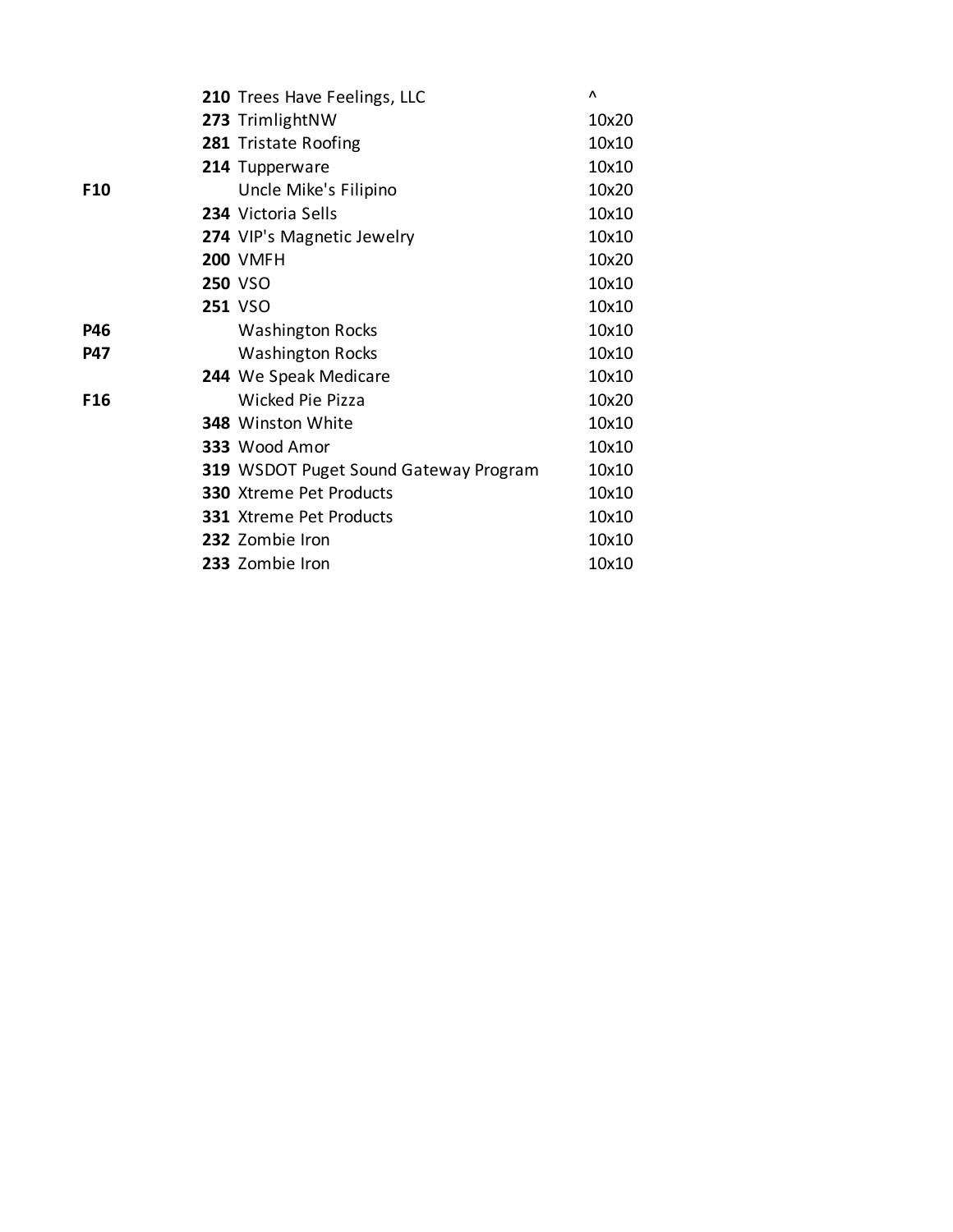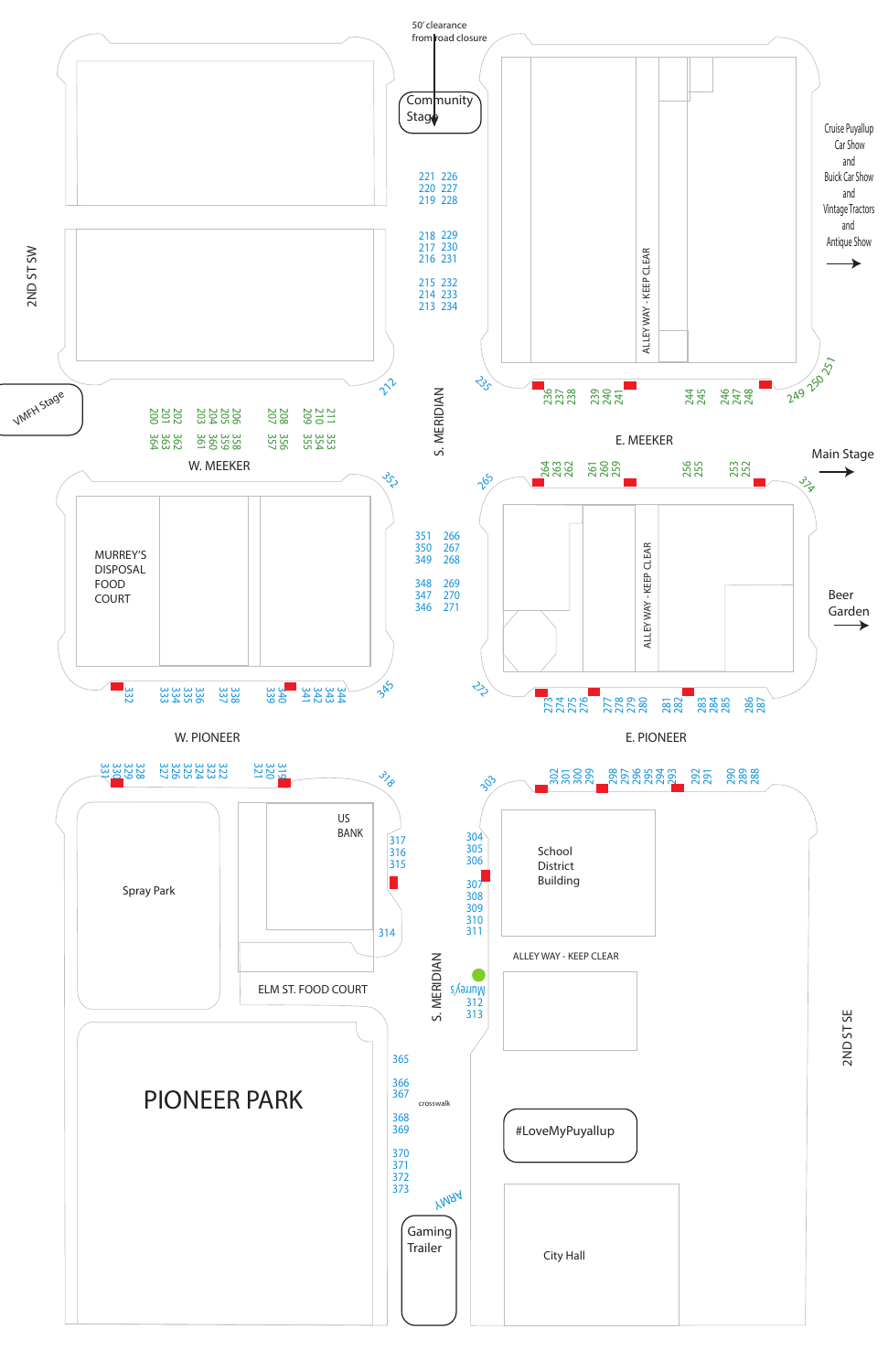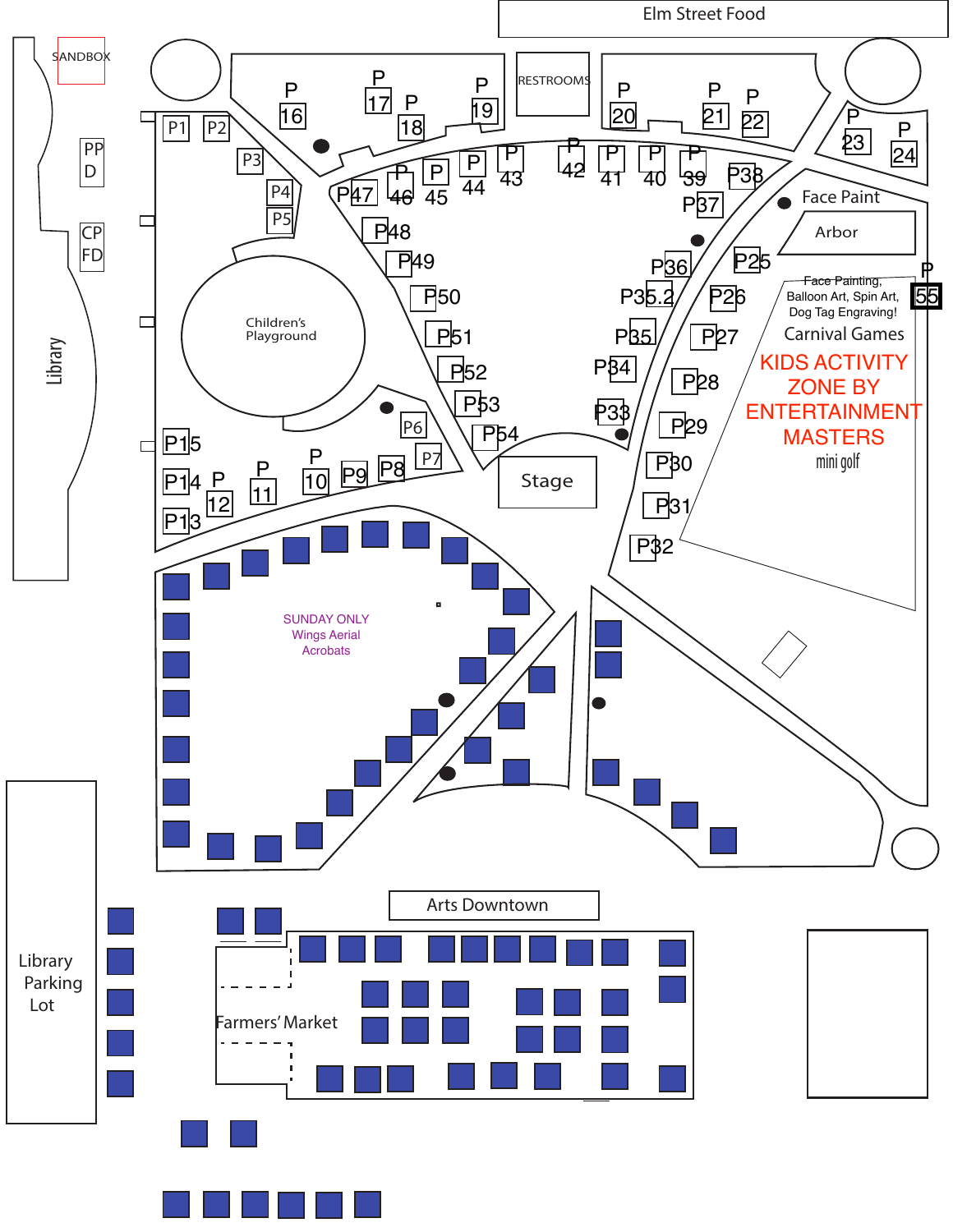Murrey's Disposal Food Court

## 2ND STREET SW

Gray Water Disposal Drain



MEEKER STREET MEEKER STREET